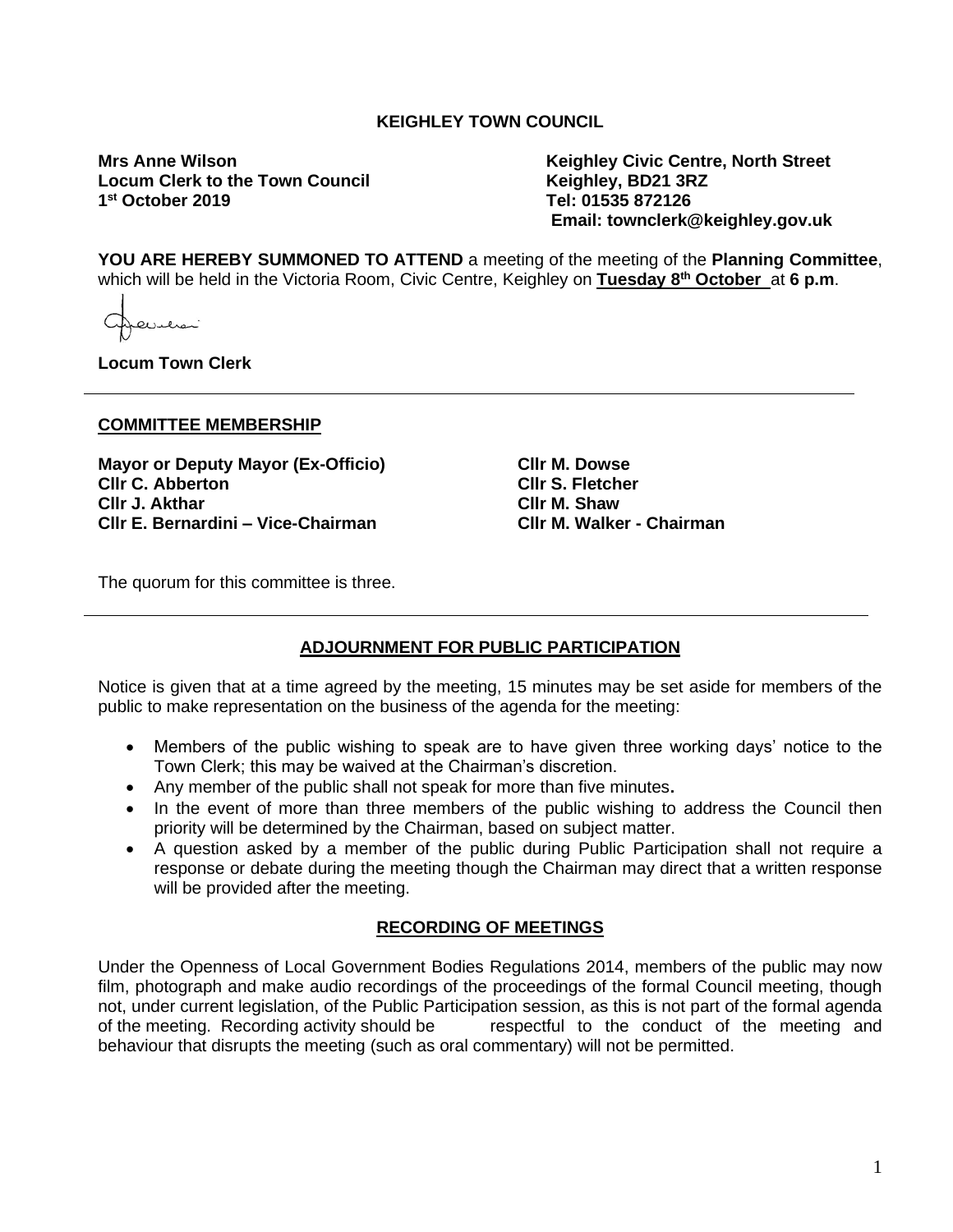#### **AGENDA**

### **1. Fire safety announcement**

### **2. Apologies for absence**

Members are asked to receive apologies of absence for this meeting.

### **3. Declarations of Interest**

To receive declarations of interest under consideration on this agenda in accordance with the Localism Act 2011 s32 and The Relevant Authorities (Disclosable Pecuniary Interests) Regulations 2012.

(Members are reminded that should you declare a pecuniary interest at a meeting, it is your responsibility to inform the Monitoring Officer).

- i) Declarations of Interest from Members
- ii) Declarations of Interest from Officers

### **4. Public Question Time and Participation**

Members of the public are advised that they are welcome to ask questions about items on the Agenda. It is not always possible to give a verbal response at the meeting and questions may receive a written reply.

No resolution can be made under this item.

Questions should relate to matters of Town Council policy or practice and not relate to the individual affairs of either the questioner or any other named person.

### **5. Minutes**

Members are asked to approve the minutes of the Planning Committee meeting held on Tuesday 24<sup>th</sup> September 2019

Copy attached

### **6. Committee comments on Planning Applications**

Members are asked to consider and comment on the following:

- I) New applications
- 1. 19/04090/ADV Unit 5, Alston Retail Park, Alston Road, Keighley Installation of internally illuminated signage
- 2. 19/04084/HOU 5 The Hallows, Keighley. Second floor extension with roof ridge extension and hip to gable roof conversion.
- 3. 19/04012/TPO Random Lodge, 6=5 Lydget Court, Spring Gardens Lane, Keighley T1 Horse Chesnut – Limb directly over the road with a large lateral crack to be removed and all epicormic growth up to 5m to be removed.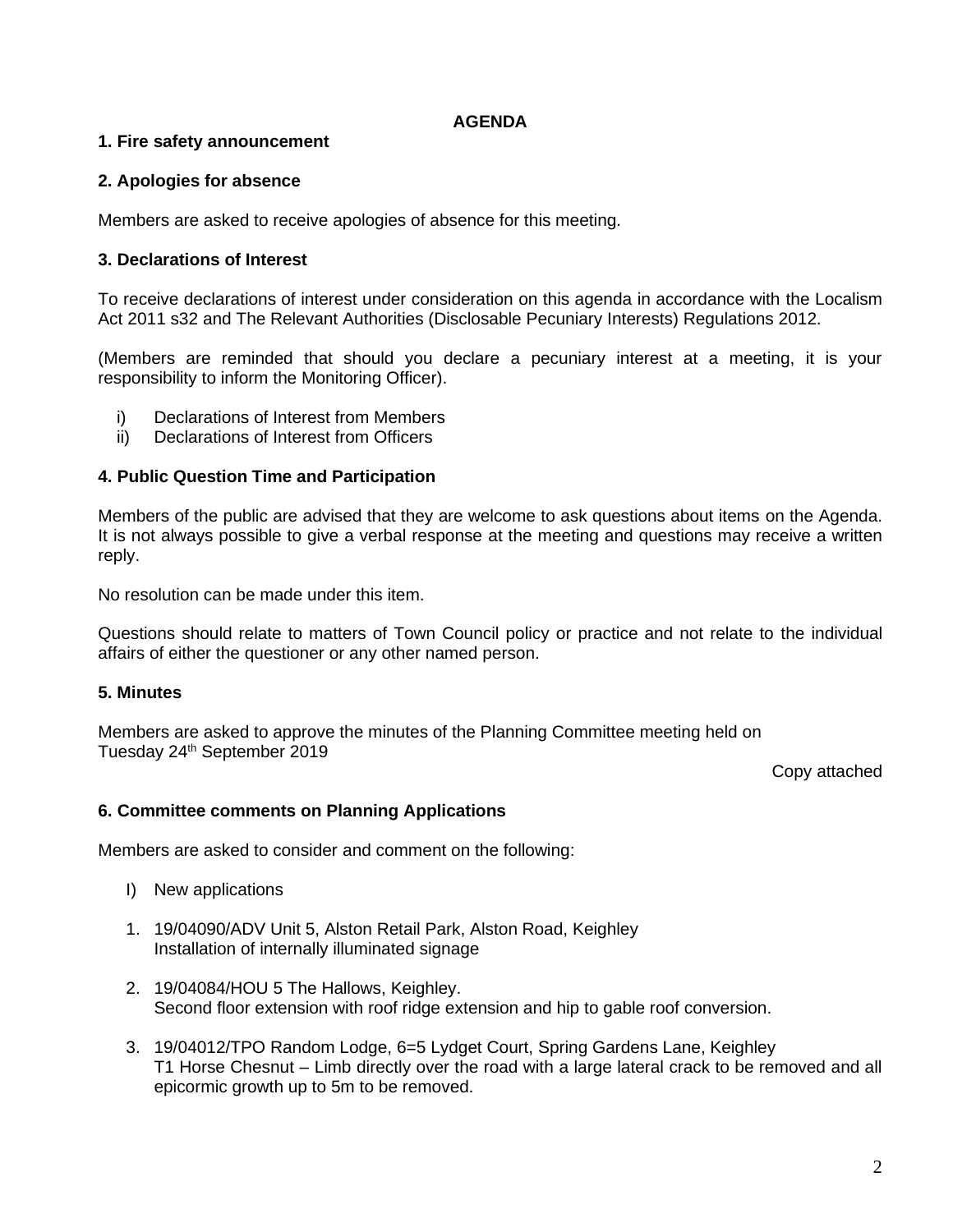- 4. 19/04013/TPO Red Holt Hainworth Wood Road, Keighley Various trees, crown clift to 3m over the footpath and 5.2m over the road
- 5. 19/04009/VOC 74 Glen Lee Lane, Long Lee, Keighley. Removal of condition 3 (the occupation of the dwelling shall be limited to a person soley employed or last employed in agriculture) of planning permission 80/12179/REM
- 6. 19/04084/HOU 5 The Hallows, Keighley, BD20 6HY Second floor extension with roof ridge extension and hip to gable room conversion
- 7. 19/03947/FUL Bowls Pavilion. Regrading of derelict steps and retaining walls using the hardcore from the demolished building. Removal of kerbs and infill of the gutter.
- 8. 19/03925/HOU 1 Badgerstone Close, East Morton, Keighley, West Yorkshire, BD20 5JD
- 9. 19/039396/HOU 6 Heather Grove, Keighley, West Yorkshire, BD21 2RP
- 10. 18/03882/NMA01 5 Hillside Avenue, Oakworth, Keighley Non-material amendment to planning permission 18/03882/HOU to include: change of materials from tiles to match existing colour to anthracite grey (RAL 7016) PVC'U' horizontally laid cladding
- 11. 16/08869/COM01 New Laithe Farm, New Laithe Road, Stanbury, Keighley Confirmation of compliance with conditions 1, 2, 3 and 4 of planning permission 16/08869/FUL
- iii) Applications Granted

18/03100/NMA01 Former Workshop, Oldfield lane, Oldfield, Keighley Non material amendment to planning permission 18/03100/FUL to change roofing materials to a natural Welsh grey slate.

19/03414/FUL 166 Queens Road, Keighley, West Yorkshire, BD21 1BE Use of ground floor as store rooms in connection with adjacent hot food takeaway at6 No 164 retrospective.

19/03374/HOU 233 Queens Road, Keighley Two storey side extension

19/03366/ADV Advertising Hoarding at David Moore Haulage Worth Way, Keighley Upgrade of existing 48 sheet advert to support digital poster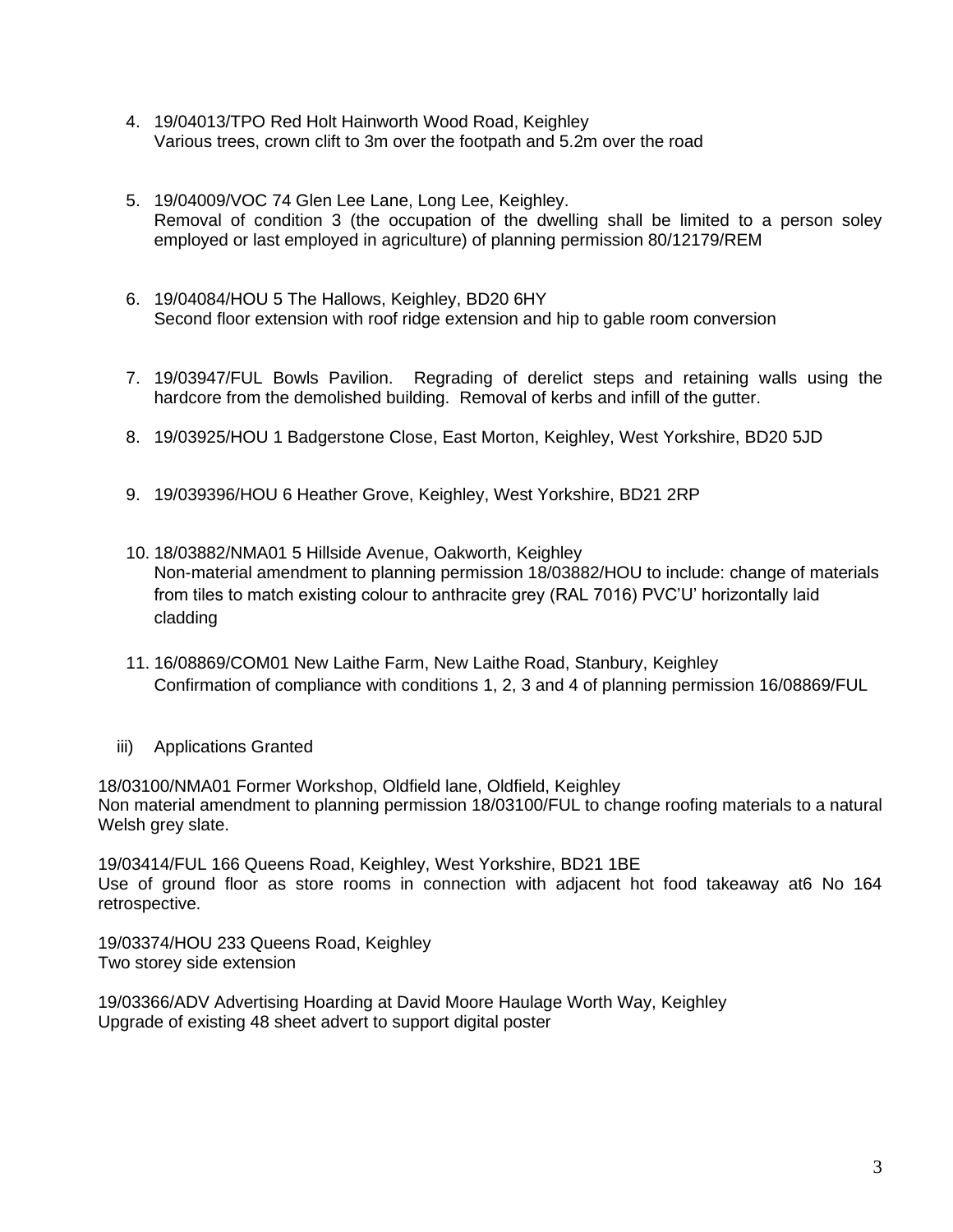19/03307/HOU 460 Skipton Road, Keighley

Construction of a light well to the front to create a new window below existing bay and facilitate cellar conversion.

19/03333/FUL 51 Broster Ave, Keighley

Construction of three one-bed flats located above existing convenience store and associated access via proposed external staircase and elevated walkway.

19/03254/FUL Land rear of 8 Scott Lane, Riddlesden Construction of a dormer bungalow with a detached garage to the rear.

19/02778/FUL Westfield Farm, Tim Lane, Oakworth, Keighley, West Yorkshire, BD22 7SA Demolition of existing storage building and construction of one dwelling, including provision of replacement parking for existing properties.

17/06520/FUL 25 Grange Road, Riddlesden, Keighley, West Yorkshire, BD20 5AB Construction of 2 detached dwellings.

17/03126/MAO Oakville, 1 Keighley Road, Oakworth, Keighley, West Yorkshire, BD22 7LA

iv) Applications Refused

19/03313/OUT 6 Beechwood Avenue, Riddlesden, Keighley. Outline application for construction of 1 dwelling requesting consideration of access, appearance, layout and scale.

19/03308/FUL Land West of 4 to 12 Manor Road, Keighley Construction of single dwelling

19/0324/HOU The Elms, Damems Lane, Keighley Demolition of detached single storey garage, construction of single storey granny annexe/future holiday let

19/03181/TPO Laurel House, Woodville Road, Keighley T! Sycamore Tree – Fell T" Turkey Oak Tree – Pull back to give 2m chlearance to property T3 Lime Tree – Fell  $R$  = replants- 1 x Lime Tree and 1 x Sycamore Tree

v) Other Planning Matters

There are none as at the time of writing the agenda.

### **7. Delegation of comments on Planning Applications**

Members are asked to agree any applications to be delegated to the Deputy Town Clerk for comment.

### **8. Bradford Council Area Planning Panel and Regulatory & Appeals Committee**